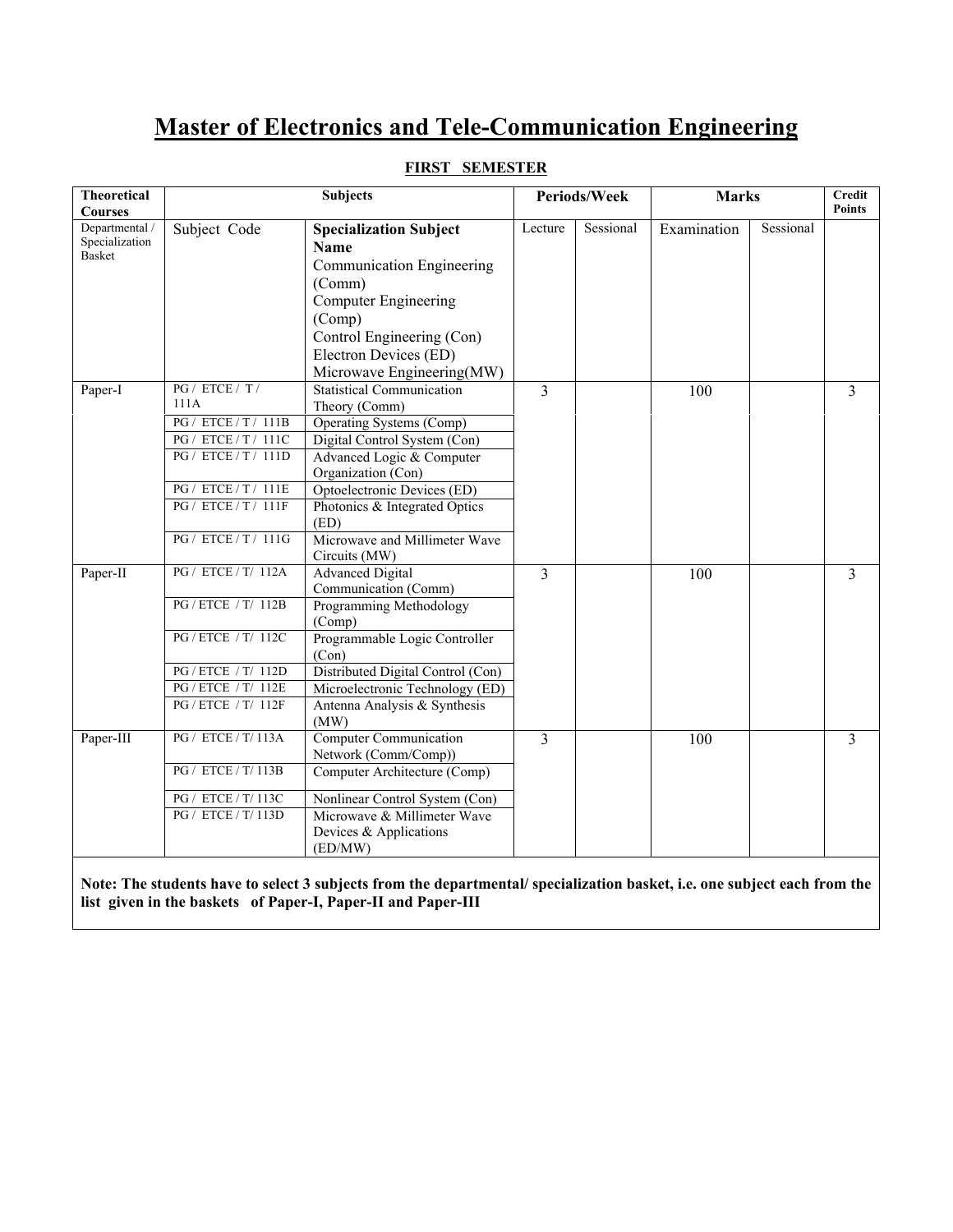| Inter-<br>Disciplinary<br>Basket | Subject Code               | Subject Name                                  | Lecture | Sessional | Examination | Sessional |  |
|----------------------------------|----------------------------|-----------------------------------------------|---------|-----------|-------------|-----------|--|
| Paper-IV                         | PG / ETCE / T/ 114A        | Artificial Intelligence $&$ Soft<br>Computing |         |           | 100         |           |  |
|                                  | <b>PG</b> / ETCE / T/ 114B | <b>Physical Electronics</b>                   |         |           |             |           |  |
| Paper-V                          | PG / ETCE / T/115A         | Neuro-Fuzzy & Evolutionary<br>Computation     |         |           | 100         |           |  |
| Paper-VI                         | PG / ETCE / T / 116A       | Digital Signal Processing                     |         |           | 100         |           |  |
|                                  |                            |                                               |         |           |             |           |  |

**Note: The students have to select 3 subjects from the inter-departmental basket, i.e. one subject each from the list given in the baskets of Paper-IV, Paper-V and Paper-VI** 

| <b>Sessional</b><br><b>Courses</b> |                     |                      |    |     |            |    |
|------------------------------------|---------------------|----------------------|----|-----|------------|----|
|                                    |                     |                      |    |     |            |    |
| Sessional 1                        | PG / EICE / S / 111 | Laboratory           |    |     | 100        |    |
| Sessional 2                        | PG / ETCE / S / 112 | Internal assessments |    |     | 100        |    |
|                                    |                     |                      | 18 | 600 | <b>200</b> | 24 |

**Total Periods/Week = 25 Total Marks = 800** 

#### **SECOND SEMESTER**

| <b>Theoretical</b><br><b>Courses</b>              |                                                                                                                                        | <b>Subjects</b>                                                                                                                                                                                             |         | <b>Periods/Week</b> | <b>Marks</b> |           | <b>Credit</b><br><b>Points</b> |  |
|---------------------------------------------------|----------------------------------------------------------------------------------------------------------------------------------------|-------------------------------------------------------------------------------------------------------------------------------------------------------------------------------------------------------------|---------|---------------------|--------------|-----------|--------------------------------|--|
| Departmental /<br>Specialization<br><b>Basket</b> | Subject Code                                                                                                                           | <b>Specialization Subject Name</b><br>Communication Engineering<br>(Comm)<br>Computer Engineering<br>(Comp)<br>Control Engineering (Con)<br>Electron Devices (ED)<br>Microwave Engineering(MW)              | Lecture | Sessional           | Examination  | Sessional |                                |  |
| Paper-VII                                         | PG / ETCE / T/ 127A<br>PG / ETCE / T/ 127B<br>PG / ETCE / T/ 127C<br>PG / ETCE / T/ 127D<br>PG / ETCE / T/ 127E                        | Satellite Communication (Comm)<br>Distributed Processing $&$<br>Networking (Comp)<br>Stochastic Control (Con)<br>Quantum Well & nano Structured<br>Devices (ED)<br>Microstrip Components &<br>Circuits (MW) | 3       |                     | 100          |           | 3                              |  |
| Paper-VIII                                        | PG / ETCE / T/ 128A<br>PG / ETCE / T/ 128B<br>PG / ETCE / T/ 128C<br>PG / ETCE / T/ 128D<br>PG / ETCE / T/ 128E<br>PG / ETCE / T/ 128F | Coding Theory (Comm)<br>Digital Image Processing<br>(Comp/Comm/Con))<br>Robotics & Computer Vision<br>(Comp/Con)<br>VLSI Design (ED)<br>EMI & EMC (MW)<br>Computational Electromagnetics<br>(MW)            | 3       |                     | 100          |           | 3                              |  |